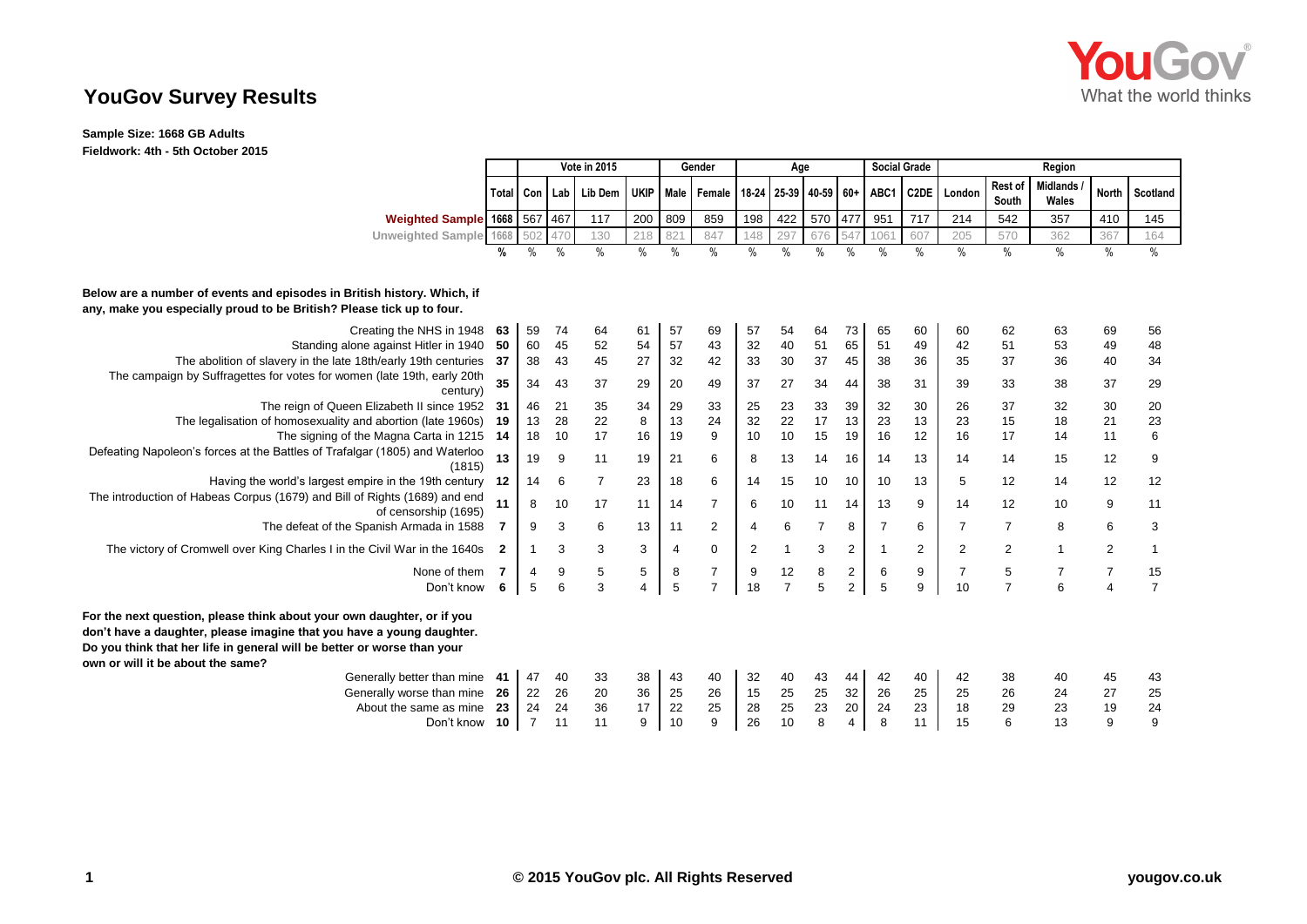

## **Sample Size: 1668 GB Adults Fieldwork: 4th - 5th October 2015**

|                                                                                                                                                                   |     | Vote in 2015  |                 |                |          |               | Gender                 |                | Age           |                 |               | <b>Social Grade</b> |                   | Region   |                  |                          |                |                |
|-------------------------------------------------------------------------------------------------------------------------------------------------------------------|-----|---------------|-----------------|----------------|----------|---------------|------------------------|----------------|---------------|-----------------|---------------|---------------------|-------------------|----------|------------------|--------------------------|----------------|----------------|
|                                                                                                                                                                   |     | Total Con Lab |                 | Lib Dem        |          |               | UKIP Male Female 18-24 |                |               | 25-39 40-59 60+ |               | ABC1                | C <sub>2</sub> DE | London   | Rest of<br>South | <b>Midlands</b><br>Wales | <b>North</b>   | Scotland       |
| Weighted Sample 1668 567 467                                                                                                                                      |     |               |                 | 117            | 200      | 809           | 859                    | 198            | 422           | 570             | 477           | 951                 | 717               | 214      | 542              | 357                      | 410            | 145            |
| Unweighted Sample 1668 502                                                                                                                                        |     |               | 47 <sub>C</sub> | 130            | 218      | 821           | 847                    | 148            | 297           | 676             | 547           | 1061                | 607               | 205      | 570              | 362                      | 367            | 164            |
|                                                                                                                                                                   |     | $\frac{0}{0}$ | $\frac{0}{0}$   | $\frac{0}{0}$  | $\%$     | $\frac{0}{0}$ | $\frac{0}{0}$          | $\%$           | $\frac{0}{0}$ | $\frac{0}{0}$   | $\frac{0}{0}$ | $\frac{0}{0}$       | $\%$              | $\%$     | $\frac{0}{0}$    | %                        | $\%$           | $\frac{0}{0}$  |
| And do you think she will generally have more or fewer opportunities in                                                                                           |     |               |                 |                |          |               |                        |                |               |                 |               |                     |                   |          |                  |                          |                |                |
| life than you have had or about the same?                                                                                                                         |     |               |                 |                |          |               |                        |                |               |                 |               |                     |                   |          |                  |                          |                |                |
| Generally more opportunities than me                                                                                                                              | -52 | 60            | 48              | 53             | 46       | 46            | 57<br>17               | 35             | 50            | 53              | 59            | 54<br>18            | 49                | 49       | 54               | 50                       | 53             | 48             |
| Generally fewer opportunities than me 19<br>About the same as me                                                                                                  | -20 | 13<br>20      | 22<br>20        | 13<br>26       | 34<br>10 | 22<br>22      | 18                     | 12<br>28       | 15<br>24      | 22<br>18        | 22<br>15      | 20                  | 21<br>20          | 18<br>19 | 18<br>20         | 16<br>24                 | 23<br>15       | 22<br>23       |
| Don't know                                                                                                                                                        | 9   | 6             |                 | 8              | 9        | 10            | 8                      | 25             | 11            | $\overline{7}$  | 3             | 8                   | 11                | 15       | 8                | 9                        | 8              | $\overline{7}$ |
| Thinking about the opportunities men and women have in the<br>workplace today, do you think                                                                       |     |               |                 |                |          |               |                        |                |               |                 |               |                     |                   |          |                  |                          |                |                |
| Women are at a disadvantage, and get fewer promotion opportunities than<br>male colleagues                                                                        | 54  | 48            | 60              | 58             | 42       | 39            | 68                     | 49             |               | 54              | 60            | 56                  | 51                | 59       | 56               | 53                       | 49             | 51             |
| Men are at a disadvantage, and get fewer promotion opportunities than<br>female colleagues                                                                        |     | 4             | 3               | 5              | 11       | 9             | $\mathbf{1}$           | $\overline{2}$ | 6             | 5               | 5             | 6                   | 4                 | 6        | 5                | 5                        | $\overline{4}$ | $\overline{7}$ |
| Men and women are treated equally, and neither get unfair advantages over<br>colleagues of the opposite sex                                                       | 29  | 37            | 22              | 30             | 34       | 38            | 20                     | 24             | 34            | 28              | 26            | 29                  | 29                | 20       | 29               | 28                       | 32             | 32             |
| Don't know                                                                                                                                                        | 13  | 11            | 15              | $\overline{7}$ | 13       | 14            | 12                     | 25             | 12            | 12              | 9             | 10                  | 17                | 15       | 11               | 14                       | 15             | 9              |
| Generally speaking, do you think feminism has improved working<br>experiences for women, made working experiences worse for women,<br>or made no real difference? |     |               |                 |                |          |               |                        |                |               |                 |               |                     |                   |          |                  |                          |                |                |
| Feminism has made the experience of work better for women<br>Feminism has made the experience of work worse for women 12                                          | 46  | 41<br>15      | 53<br>6         | 62<br>9        | 34<br>21 | 43<br>15      | 49<br>9                | 44<br>10       | 51<br>12      | 47<br>9         | 40<br>17      | 50<br>12            | 40<br>11          | 48<br>8  | 43<br>15         | 43<br>12                 | 49<br>10       | 47<br>13       |
| Feminism has made no real difference to how women experience work 24                                                                                              |     | 25            | 23              | 19             | 27       | 24            | 24                     | 17             | 17            | 26              | 30            | 24                  | 24                | 20       | 25               | 25                       | 25             | 19             |
| Not sure 18                                                                                                                                                       |     | 19            | 18              | 10             | 19       | 19            | 17                     | 29             | 19            | 18              | 13            | 14                  | 24                | 24       | 16               | 19                       | 15             | 21             |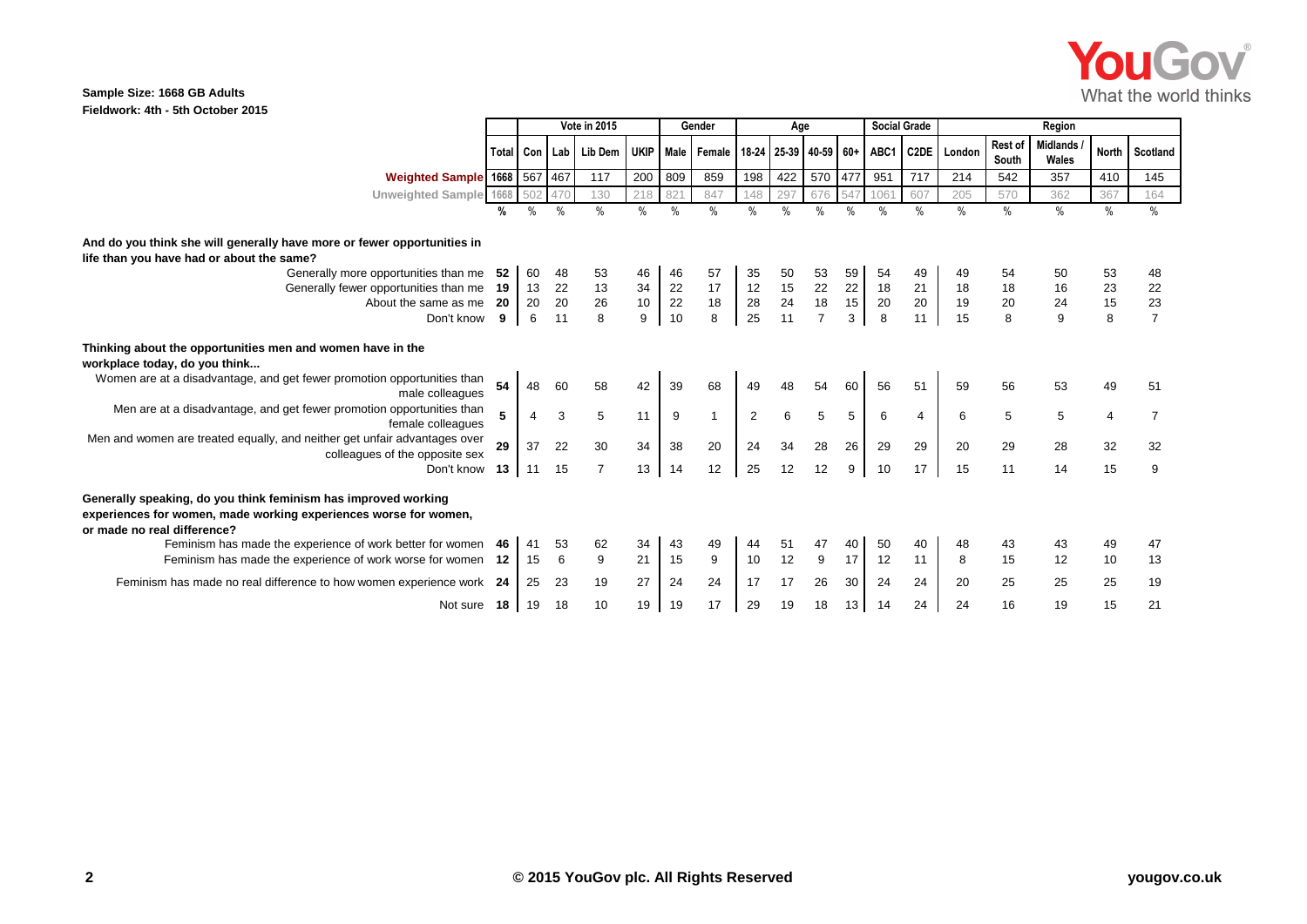

## **Sample Size: 1668 GB Adults Fieldwork: 4th - 5th October 2015**

|                                                                                                    |              | <b>Vote in 2015</b>     |                |                  | Gender                  |                |                                             | Age            |                |                           | <b>Social Grade</b> |                | Region            |                  |                  |                          |                |                |
|----------------------------------------------------------------------------------------------------|--------------|-------------------------|----------------|------------------|-------------------------|----------------|---------------------------------------------|----------------|----------------|---------------------------|---------------------|----------------|-------------------|------------------|------------------|--------------------------|----------------|----------------|
|                                                                                                    |              | Total Con               | Lab            | Lib Dem          | UKIP                    |                | Male   Female   18-24   25-39   40-59   60+ |                |                |                           |                     | ABC1           | C <sub>2</sub> DE | London           | Rest of<br>South | <b>Midlands</b><br>Wales | North          | Scotland       |
| Weighted Sample 1668 567 467                                                                       |              |                         |                | 117              | 200                     | 809            | 859                                         | 198            | 422            | 570                       | 477                 | 951            | 717               | 214              | 542              | 357                      | 410            | 145            |
| Unweighted Sample 1668 502                                                                         |              |                         | 470            | 130              | 218                     | 821            | 847                                         | 148            | 297            | 676                       | 547                 | 1061           | 607               | 205              | 570              | 362                      | 367            | 164            |
|                                                                                                    | %            | $\%$                    | $\%$           | $\frac{0}{0}$    | $\frac{0}{0}$           | $\%$           | $\frac{0}{0}$                               | $\%$           | $\frac{0}{0}$  | $\frac{0}{0}$             | $\%$                | $\%$           | $\%$              | $\frac{0}{0}$    | $\frac{0}{0}$    | $\%$                     | $\%$           | $\%$           |
| In what decade do you think that all women over the age of 21 were<br>given the vote in Britain?   |              |                         |                |                  |                         |                |                                             |                |                |                           |                     |                |                   |                  |                  |                          |                |                |
| 1860s                                                                                              |              | 1                       |                |                  | 0                       |                |                                             | 0              |                |                           | 0                   |                |                   | 0                |                  |                          | 1              | 0              |
| 1870s                                                                                              |              | $\mathbf{1}$            |                |                  | $\mathbf 2$             | $\overline{1}$ |                                             | $\pmb{0}$      | $\overline{c}$ | -1                        |                     |                |                   | $\boldsymbol{0}$ | $\overline{2}$   |                          | $\mathbf{1}$   | 1              |
| 1880s                                                                                              |              | $\mathbf{1}$            |                | 0                | $\mathbf{1}$            | $\overline{1}$ |                                             | $\mathbf{1}$   | $\mathbf{1}$   | $\overline{1}$            | $\mathbf 0$         |                |                   | -1               |                  |                          | $\mathbf{1}$   | $\overline{2}$ |
| 1890s                                                                                              | 2            | $\overline{2}$          | 3              | 0                | $\overline{2}$          | $\overline{2}$ | 2                                           | 0              | 3              | $\boldsymbol{2}$          | 2                   | 2              |                   | $\overline{4}$   |                  |                          | $\overline{c}$ |                |
| 1900s                                                                                              |              | 4                       | 6              | $\overline{c}$   | 3                       | 3              | 5                                           | $\overline{4}$ | $\overline{4}$ | 5                         | 4                   | 4              | 4                 | 4                |                  | 4                        | 4              | 4              |
| 1910s                                                                                              | 7            | 5                       | 6              | $\overline{4}$   | 11                      | 8              | 5                                           | 6              | 4              | $\overline{7}$            | $\overline{7}$      | 6              | 8                 | 9                | 8                | 5                        | $\overline{4}$ | $\overline{7}$ |
| <b>1920s</b>                                                                                       | 30           | 34                      | 30             | 31               | 26                      | 34             | 27                                          | 14             | 24             | 29                        | 44                  | 34             | 26                | 31               | 32               | 30                       | 26             | 32             |
| 1930s                                                                                              | 17           | 16                      | 17             | 21               | 19                      | 16             | 17                                          | 18             | 15             | 14                        | 21                  | 19             | 13                | 15               | 15               | 16                       | 18             | 23             |
| 1940s                                                                                              | 9            | 9                       | 8              | $\overline{7}$   | 8                       | 8              | 10                                          | 14             | 9              | $\overline{7}$            | 8                   | 9              | 8                 | 5                | 8                | 10                       | 10             | 9              |
| 1950s                                                                                              | 13           | 12                      | 15             | 14               | 11                      | 13             | 13                                          | 15             | 18             | 17                        | 3                   | 11             | 16                | 9                | 13               | 12                       | 16             | 12             |
| Don't know                                                                                         | 16           | 15                      | 14             | 18               | 16                      | 14             | 19                                          | 27             | 19             | 17                        | 9                   | 13             | 21                | 22               | 15               | 18                       | 16             | 9              |
| And in what year do you think that all women over the age of 21 were<br>given the vote in Britain? |              |                         |                |                  |                         |                |                                             |                |                |                           |                     |                |                   |                  |                  |                          |                |                |
| 1920                                                                                               | $\mathbf{2}$ | $\overline{\mathbf{c}}$ | 1              | $\overline{c}$   | 4                       | $\overline{2}$ | $\overline{2}$                              | 0              |                | $\overline{c}$            | 2                   |                | $\overline{2}$    | 2                | $\overline{2}$   | $\overline{2}$           | $\mathbf{1}$   |                |
| 1921                                                                                               | $\mathbf{2}$ | $\boldsymbol{2}$        | 2              | 3                | $\overline{\mathbf{c}}$ | $\overline{4}$ | $\mathbf{1}$                                | $\overline{4}$ | 2              | $\mathbf{1}$              | 3                   | 3              | $\overline{c}$    | $\overline{c}$   | 3                | 3                        | 1              | 2              |
| 1922                                                                                               | $\mathbf{2}$ | 3                       | $\overline{c}$ | 3                | $\overline{2}$          | 3              | $\overline{2}$                              | $\mathbf 0$    | $\mathbf{1}$   | $\overline{\mathbf{c}}$   | 4                   | $\overline{c}$ | $\overline{2}$    | $\overline{c}$   | $\overline{c}$   | $\overline{2}$           | $\overline{c}$ | 3              |
| 1923                                                                                               | $\mathbf{2}$ | 3                       | $\overline{c}$ | $\boldsymbol{0}$ | 0                       | 3              | $\mathbf{1}$                                | 1              | 2              | 3                         | $\overline{2}$      | 3              |                   | $\overline{c}$   | $\overline{2}$   | 3                        | $\sqrt{2}$     | 4              |
| 1924                                                                                               | $\mathbf{2}$ | 3                       | $\overline{c}$ | $\mathbf 2$      | $\overline{2}$          | 3              | $\overline{2}$                              | $\mathbf{1}$   | $\overline{c}$ | $\ensuremath{\mathsf{3}}$ | $\mathbf{3}$        | 3              | $\overline{2}$    | $\mathbf{1}$     | 3                | 3                        | $\mathbf{1}$   | 5              |
| 1925                                                                                               | 2            | 3                       | $\overline{c}$ | $\mathbf 0$      | $\mathbf{1}$            | 3              | $\mathbf 2$                                 | 1              | 3              | $\sqrt{2}$                | 3                   | 3              | $\mathbf 2$       | $\overline{2}$   |                  | $\overline{4}$           | $\sqrt{2}$     | 3              |
| 1926                                                                                               | $\mathbf{2}$ | $\overline{2}$          | 3              | 3                | 1                       | 2              | $\overline{2}$                              | 0              | $\overline{2}$ | $\overline{2}$            | $\overline{2}$      | 2              | $\overline{2}$    | $\overline{4}$   | $\overline{2}$   |                          | $\mathbf{1}$   | 3              |
| 1927                                                                                               | $\mathbf 2$  | $\overline{2}$          | 3              | $\overline{2}$   | 3                       | 3              | 2                                           | $\overline{2}$ | $\mathbf 0$    | 3                         | 3                   | $\overline{2}$ | 2                 | $\overline{1}$   | 3                | 2                        | 3              |                |
| 1928                                                                                               | 7            | $\overline{7}$          | $\overline{7}$ | 10               | 6                       | 6              | $\overline{7}$                              | 3              | 5              | $6\phantom{1}6$           | 11                  | 8              | $\overline{4}$    | $\overline{7}$   | $\overline{7}$   | 6                        | 6              | $\bf 6$        |
| 1929                                                                                               | $\mathbf{2}$ | 3                       | $\overline{2}$ | -1               | $\mathbf 1$             | 2              | $\overline{2}$                              | 0              | $\overline{2}$ | $\overline{2}$            | 3                   | 3              |                   | 6                | 3                |                          | 1              | 1              |
| Don't know                                                                                         |              | 5                       | 4              | 6                | 4                       | 4              | 5                                           | 2              | 2              | 3                         | 7                   |                | 4                 | 2                | 5                | $\overline{4}$           | 4              | 3              |
| Not Asked [Didn't answer 1920's on previous question]                                              | 70           | 66                      | 70             | 69               | 74                      | 66             | 73                                          | 86             | 76             | 71                        | 56                  | 66             | 74                | 69               | 68               | 70                       | 74             | 68             |